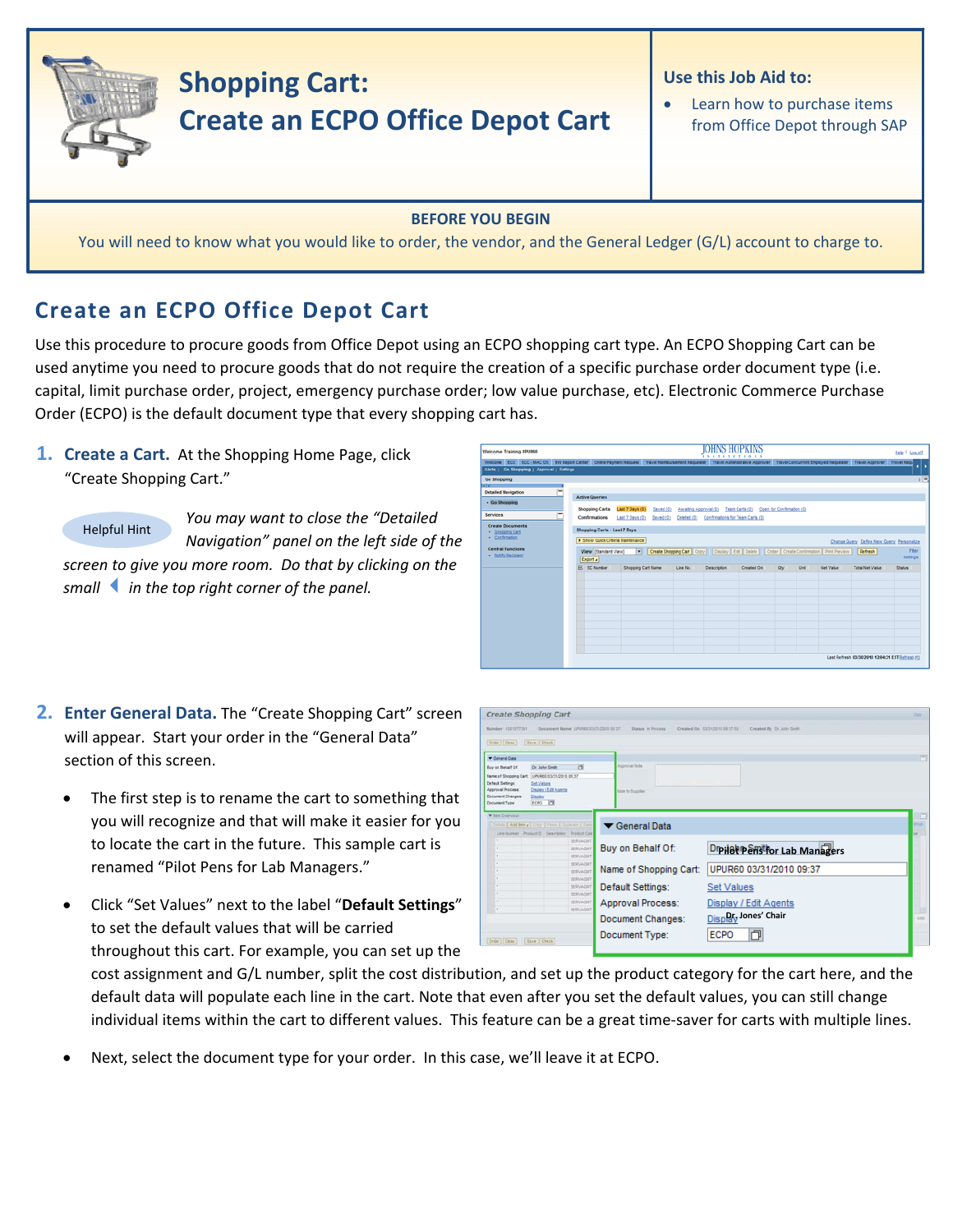Helpful Hint

*When the "Change Default Settings" dialog box*

*appears, you won't see all of the tabs that are available to you. Either stretch the box horizontally so that all of the tabs appear, or just click on the white file folder to display a list of the available tabs.*

| <b>Change Default Settings</b>                             |                                                                                                                                                                             |
|------------------------------------------------------------|-----------------------------------------------------------------------------------------------------------------------------------------------------------------------------|
| Item Basic Data                                            | Your data will be transferred to all new items, items already in the shopping cart will be unchanged.<br><b>Internal Note</b><br>Account Assignment<br>Item Basic Data<br>v |
| Buy on Behalf of:<br>Goods Recipient:<br>Product Category: | Dr. John Smith<br>Account Assignment<br>Internal Note<br>Dr. John Smith<br>Delivery Address / Performance Location<br><b>SERVAGMT</b>                                       |
| Purchase Group:<br>Company Code:<br>Location / Plant:      | Judith Zimmer - Purchasing Grp 32 JHU<br>JOHNS HOPKINS ENTERPHT<br>JHU Service Provider<br><b>JHLI Service Provider</b>                                                     |
| Storage Location:                                          | 门<br>Storage Location<br>Cancel<br>ОК                                                                                                                                       |

**3. Begin the Office Depot Order.** Next, click "**Add Item**," and then select "**HopkinsSelect eMarketplace**" from the drop‐down menu.

| <b>V</b> Central Data                                       |                                                   |                         |                                                                        |                  |                       |             |               |              |                 |                          |                                |
|-------------------------------------------------------------|---------------------------------------------------|-------------------------|------------------------------------------------------------------------|------------------|-----------------------|-------------|---------------|--------------|-----------------|--------------------------|--------------------------------|
| <b>But on Behalf Of</b>                                     | <b>Rebecca Hummel</b>                             | $\alpha$                | Approval Hotel                                                         |                  |                       |             |               |              |                 |                          |                                |
|                                                             | News of Shopping Carl: 704, MMEL2-038322010 14:58 |                         |                                                                        |                  |                       |             |               |              |                 |                          |                                |
| Default Settings<br>Team Shopping Cart                      | Set Voluna                                        |                         | Make accessible to my Purchasing Substitutes: populant Type: (CPO 179) |                  |                       |             |               |              |                 |                          |                                |
| <b>Marine of</b>                                            | <b>Clinton CAMBINA COIN 2 For EDIANAM CHOIN</b>   |                         |                                                                        |                  |                       |             |               |              |                 |                          | <b>Flor Sebrus</b>             |
| Old Shopping Carts and Templates<br>Unversity Supply Stores | De uration                                        | <b>Rigitad Calagory</b> | <b>Product Category Description</b>                                    | <b>Questy</b> UH | <b>NUCPICO / Link</b> | Fer Curency | Delivery Date | <b>Hotes</b> | <b>ABADWARE</b> | <b>Account Applyment</b> | <b>Ren Dietus DocumentType</b> |
| <b>Washing Calent attituded producer</b>                    | D.                                                | SERVAGNE                | SERVICE AGREEMENTS                                                     | 1.000            | 0.00                  | 11.050      | EDEDGOVE      | ×            |                 |                          |                                |
|                                                             |                                                   | <b>SERVAGNE</b>         | SERVICE AGREEMENTS                                                     | 1,000            | 0.00                  | $+1.050$    | 03030019      | ÷            | ū               |                          |                                |
|                                                             |                                                   | <b>SERVAGNE</b>         | DERVICE AOREEMENTS                                                     | 1,000            | 0.00                  | 1.155       | 03030010      | ۰            | a               |                          |                                |
| ٠                                                           |                                                   | SERVAGNE                | SERVICE ADRESSENTS                                                     | 1,000            | 8.86                  | $1$ Litib   | 03/03/2010    | ٠            |                 |                          |                                |
| ٠                                                           |                                                   | <b>SERVAGAS</b>         | SERVICE AGREEMENTS                                                     | 1,000            | 0.00                  | 1.1050      | 03/03/2010    | ٠            | ö.              |                          |                                |
| ٠                                                           |                                                   | SERVAGNE                | SERVICE ADRESSENTS                                                     | 1,000            | 0.00                  | $1$ USD     | 03/03/2010    | ٠            | $\sigma$        |                          |                                |
|                                                             |                                                   | SERVADNE                | <b>SERVICE ADRESSENTS</b>                                              | 1,000            | 0.00                  | 1.150       | 03/03/2019    | ×            | $\alpha$        |                          |                                |
| ٠                                                           |                                                   | SERVAGNE                | SERVICE ADRESSENTS                                                     | 1,800            | 8.86                  | 1.150       | ES630010      | ٠            |                 |                          |                                |
| ٠                                                           |                                                   |                         |                                                                        |                  | 0.00                  | $+100$      | 03030010      | ٠            | ٠               |                          |                                |
| ٠<br>٠                                                      |                                                   | SERVAGNE<br>SERVADAR    | SERVICE ADRESSENTS<br>SERVICE AGREEMENTS                               | 1,000<br>1,000   | 0.00                  | 11,000      | 0363/2019     | ٠            | ö               |                          |                                |

- **4. Select Office Depot from the Punch‐Out Vendors.** The "Punch‐out" screen will appear.
	- Note that the JHU will show many vendors on this screen and JHHS will show just 2 vendors. Click "**Office Depot**."
- **IOHNS HOPKINS** Shop Eventhing  $\frac{1}{2}$ Go ... the entities and to **IDT**  $rac{1}{2}$ **O** Indogen **BH** M á  $\frac{1}{5}$  $\frac{1}{2}$
- **5. Search for the Item.** On the Office Depot screen labeled "Select Site Punchout," type the item you want to purchase into the search box.

| Q Motor                                              |                                                                                                                                                    |                                                                  |                                                                              |
|------------------------------------------------------|----------------------------------------------------------------------------------------------------------------------------------------------------|------------------------------------------------------------------|------------------------------------------------------------------------------|
| <b>Office DEPOT</b>                                  | Order<br>by item # w                                                                                                                               | E il hamoo \$0.00<br>a View Carl 1 Chain Out. 1 My Shapping Life |                                                                              |
| <b>Integ Core of Benivers</b>                        | Quick Crities                                                                                                                                      |                                                                  | Account # 41205063<br>Welcome, RHLNNEL2 of JOHNS HOPKINS UNIVERSITY - Leaset |
| <b>Lemen Supplies</b><br>Furniture                   | Technology                                                                                                                                         | <b>Our Services</b>                                              | <b>My Account</b><br>$\sim$<br>$\sim$                                        |
| <b>SEARCH</b>                                        | GO                                                                                                                                                 |                                                                  | View All Products A.Z. (E., ) Ink & Toner   Paper   Bulletin Board           |
| <b>Bulletin Board</b><br>Last up hale by: SUPER USER |                                                                                                                                                    |                                                                  |                                                                              |
| Your Messages                                        |                                                                                                                                                    |                                                                  | <b>My Orders</b>                                                             |
|                                                      |                                                                                                                                                    |                                                                  | . My Recent Orders H<br>· Order Tracking                                     |
|                                                      | <b>Click Here to access our Green Catalog</b>                                                                                                      |                                                                  |                                                                              |
|                                                      | We have redesigned our website to enhance your shopping experience                                                                                 |                                                                  |                                                                              |
|                                                      | For questions or assistance with the website call your local service team:                                                                         |                                                                  | <b>My Tools</b>                                                              |
|                                                      | Johns Hopkins Service Consultant<br>Amanda Roberts<br>Amanda's Cell Phone: 410-206-8578 or<br>email her Blackberry arnanda roberts@officedepot.com |                                                                  | . My Shopping Lists<br>· Order by items!                                     |
|                                                      | Johns Hopkins Account Manager<br>Tom Fechter<br>Tom's Cell Phone: 240-205-2845 or                                                                  |                                                                  |                                                                              |
|                                                      |                                                                                                                                                    |                                                                  |                                                                              |
|                                                      | email his Blackberry: tom fechter@officedepot.com                                                                                                  |                                                                  |                                                                              |
|                                                      | Our redesigned website includes the following changes and enhancements:                                                                            |                                                                  |                                                                              |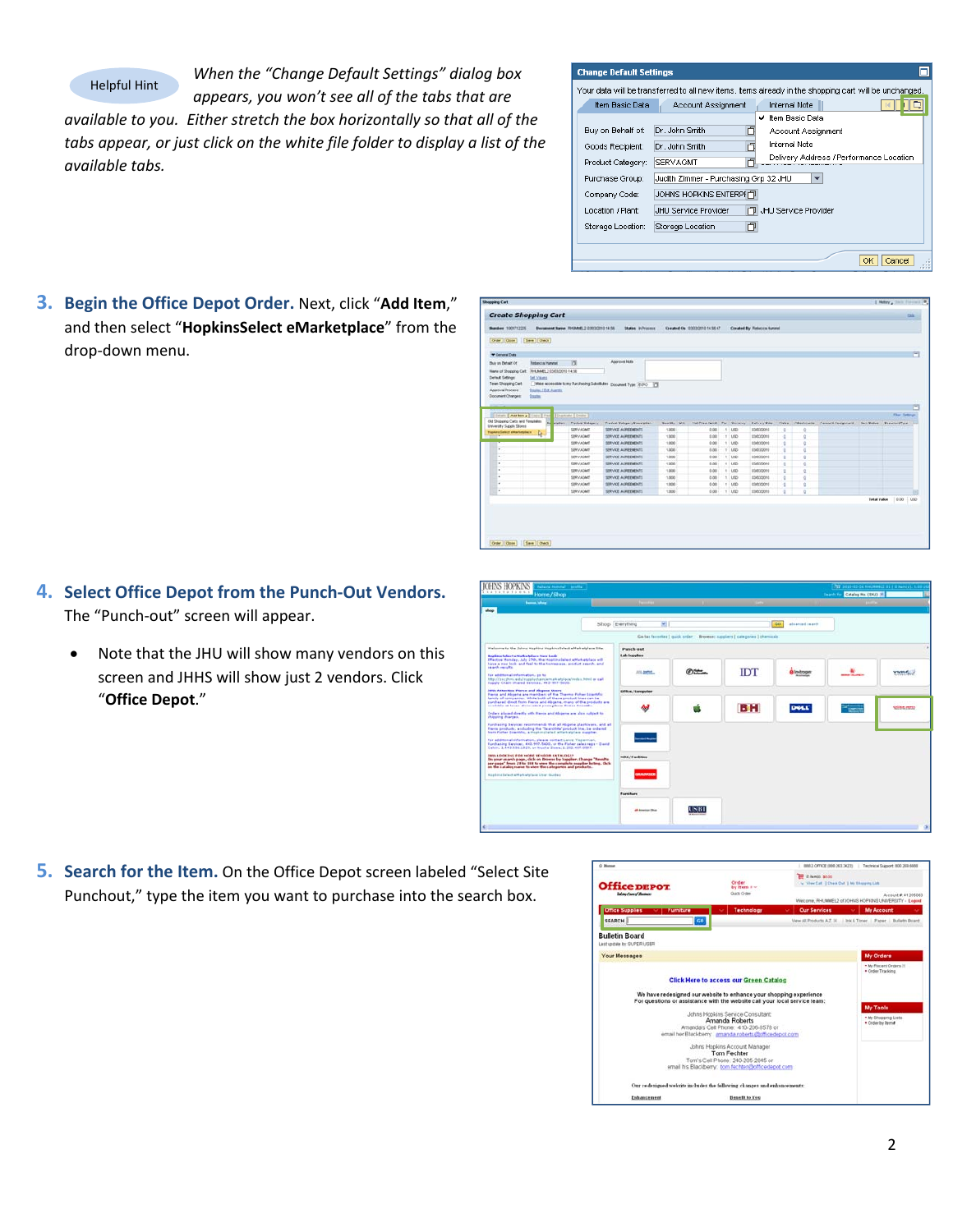**6. Add Items to Your Cart.** The search results will appear. You may need to narrow your search further by selecting the item you wish to purchase from a list. When you see the items you wish to purchase, selecting the quantity you wish to order and then click "**Add to Shopping Cart**."

**7. Check Out.** When you return to the Shopping Cart in Office Depot, click "**Check Out**."

**8. Continue Check Out.** Next you will see the "SelectSite Punchout" screen. Click "**Continue**."

**9. Transfer Items to SAP.** The next screen is the Draft Requisition Screen. You can delete, cancel, or edit your order from this screen. To continue with your purchase, click "**Transfer Items to SAP Cart**."

**Cour Price** Order<br>by item = v **Office DEPOT** SEARCH The item listed below was added to your shopping cart.



Site bets<br>Site May<br>Flemations<br>Flemat of Ut



|                    | <b>Office DEPOT</b><br>Taking Care of Business                                                                                                             |               |                |      |                  |         |
|--------------------|------------------------------------------------------------------------------------------------------------------------------------------------------------|---------------|----------------|------|------------------|---------|
|                    |                                                                                                                                                            |               |                |      |                  |         |
| <b>Description</b> |                                                                                                                                                            | Price<br>Amit |                | Otv. | <b>Backorder</b> | Total   |
|                    | Pilot® Precise™ V5 Liquid Ink Rollerball Pens, 0.5 mm, Extra Fine<br>Point, Assorted Barrel, Assorted Ink, Pack Of 7<br>bem # 770160 Entered Item # 770160 | \$8.49        | $\overline{2}$ |      | $\Omega$         | \$16.98 |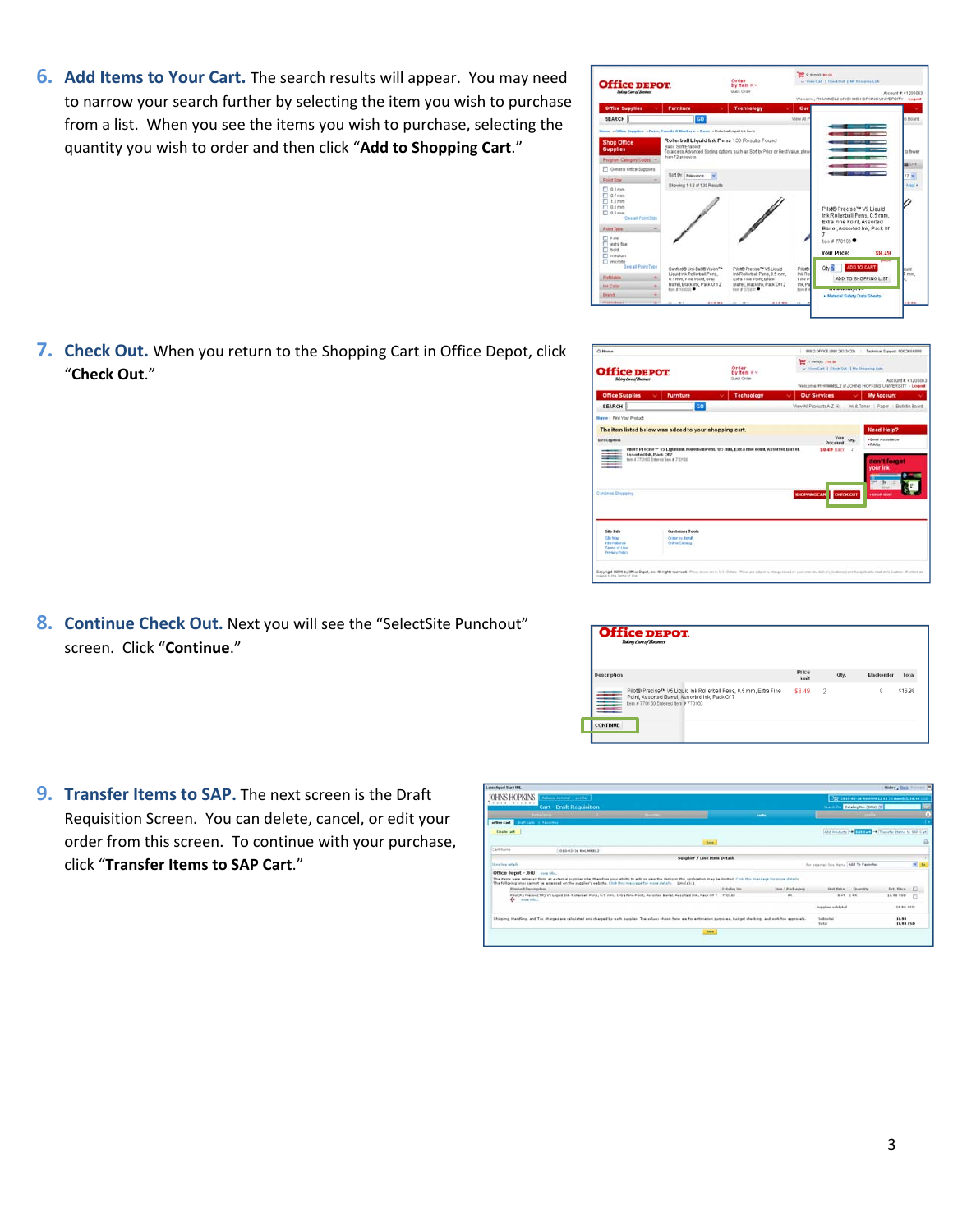- **10. Account Assignment.** After you click Enter, "Details" button will become active. Click it t the details for the first line in your order. Clic tab labeled "**Account Assignment**."
	- Check the cost object under the "Account Assignment" header (this field could say C Internal Order, or WBS Element) to make is correct for your order.

 $\overline{\left\langle \right|}$  > Details tem Data **Cost Distribi** Numbe

Order Close

• Click in the field under the header that says "General Ledger Account." Verify which G/L account with your financial administrator, and then enter it in this field.

|                                                                                                                                                                                                | <b>Viten Overview</b>                                   |                           |                                       |                                                                                                        |                          |                                    |              |                    |                                |                                  |   |                  |                            |                                |               |                |
|------------------------------------------------------------------------------------------------------------------------------------------------------------------------------------------------|---------------------------------------------------------|---------------------------|---------------------------------------|--------------------------------------------------------------------------------------------------------|--------------------------|------------------------------------|--------------|--------------------|--------------------------------|----------------------------------|---|------------------|----------------------------|--------------------------------|---------------|----------------|
| . the                                                                                                                                                                                          | Details   Add tem a   Copy   Faste   Duplicate   Delete |                           |                                       |                                                                                                        |                          |                                    |              |                    |                                |                                  |   |                  |                            |                                | Film Settings |                |
|                                                                                                                                                                                                | Line Number Product El Description Product Category     |                           |                                       | Product Category Deacription Guardity Unit Test Price / Limit Per Currency                             |                          |                                    |              |                    |                                | Delivery Date: Notes Attachments |   |                  | <b>Account Assignment</b>  | <b>Ben Status DocumentType</b> |               |                |
| to display                                                                                                                                                                                     | ٠                                                       | Chat                      | 16000000                              | <b>FURNITURE</b>                                                                                       |                          | $+ 14$                             | $0.00 -$     | 1.050              |                                | 04/05/2010                       |   |                  | Cost Carrier (1010201722   | <b>In Process ECPO</b>         |               |                |
|                                                                                                                                                                                                |                                                         |                           | SERVAGNT                              | SERVICE AGREEMENTS                                                                                     | 1.000<br>1.000           |                                    | 0.00.        | 1.150              |                                | 03/31/2010                       | ٠ |                  |                            |                                |               |                |
|                                                                                                                                                                                                |                                                         |                           | SERVAGM?<br>SERVAGNT                  | SERVICE AGREEMENTS<br>SERVICE AGREEMENTS                                                               | 1,000                    |                                    | 3.03<br>0.00 | 1.055<br>$1$ $150$ |                                | 53/31/2018<br>03/31/2010         |   |                  |                            |                                |               |                |
| ck on the                                                                                                                                                                                      |                                                         |                           | SERVAGNT                              | SERVICE AGREEMENTS                                                                                     | 1,000                    |                                    | 0.00         | 1 1/10             |                                | 03/31/2010                       |   |                  |                            |                                |               |                |
|                                                                                                                                                                                                |                                                         |                           | SERVAGNT                              | SERVICE AGREEMENTS                                                                                     | 1,000                    |                                    | 0.00         | $1 - 1/50$         |                                | 03/31/2010                       |   |                  |                            |                                |               |                |
|                                                                                                                                                                                                |                                                         |                           | <b>SERVAGNT</b>                       | SERVICE AGREEMENTS                                                                                     | 1,000                    |                                    | 0.00         | 1.055              |                                | 03/31/2010                       |   |                  |                            |                                |               |                |
|                                                                                                                                                                                                |                                                         |                           | <b>SERVAGNT</b>                       | SERVICE AGREEMENTS                                                                                     | 1.000                    |                                    | 0.00         | 1 1/30             |                                | 03/31/2010                       |   |                  |                            |                                |               |                |
|                                                                                                                                                                                                |                                                         |                           | SERVAGNT                              | SERVICE AGREEMENTS                                                                                     | 1.000                    |                                    | 0.00         | 1.150              |                                | 03/31/2010                       |   |                  |                            |                                |               |                |
|                                                                                                                                                                                                | ٠                                                       |                           | SERVADNT                              | SERVICE AGREEMENTS                                                                                     | 1,000                    |                                    | 0.00         | 1.050              |                                | 03/31/2010                       |   |                  |                            |                                |               |                |
|                                                                                                                                                                                                |                                                         |                           |                                       |                                                                                                        |                          |                                    |              |                    |                                |                                  |   |                  |                            | Total Value                    | 19.00         | <b>VSD</b>     |
|                                                                                                                                                                                                |                                                         |                           |                                       |                                                                                                        |                          |                                    |              |                    |                                |                                  |   |                  |                            |                                |               |                |
|                                                                                                                                                                                                | 14 19 Details for item 4 Chair                          |                           |                                       |                                                                                                        |                          |                                    |              |                    |                                |                                  |   |                  |                            |                                |               | $\overline{R}$ |
|                                                                                                                                                                                                | <b><i><u>tem Data</u></i></b>                           | <b>Account Assignment</b> | Notes and Attachments                 | Delivery Address/Ferfirmance Location . Sources of Supply / Service Agents . Approval Process Overview |                          |                                    |              |                    |                                |                                  |   |                  |                            |                                |               |                |
| cost Center,                                                                                                                                                                                   |                                                         |                           |                                       |                                                                                                        |                          |                                    |              |                    |                                |                                  |   |                  |                            |                                |               |                |
|                                                                                                                                                                                                | <b>Identification</b>                                   |                           |                                       |                                                                                                        |                          | Currency, Values, and Pricing      |              |                    |                                | <b>ITT</b> EACH                  |   |                  |                            |                                |               |                |
|                                                                                                                                                                                                | <b>Jam Type:</b>                                        | Material W                |                                       |                                                                                                        | Criter Quantity / Unit   |                                    |              |                    |                                | $1$ EA                           |   |                  |                            |                                |               |                |
|                                                                                                                                                                                                |                                                         |                           |                                       |                                                                                                        |                          |                                    |              |                    |                                |                                  |   |                  |                            |                                |               |                |
|                                                                                                                                                                                                | Product D.                                              |                           |                                       |                                                                                                        |                          | <b>Drdaned Quantity / Unit</b>     |              |                    |                                | 1.001                            |   |                  |                            |                                |               |                |
|                                                                                                                                                                                                |                                                         |                           |                                       | o                                                                                                      | Open Quantity / Unit     |                                    |              |                    |                                | 1.84                             |   |                  |                            |                                |               |                |
|                                                                                                                                                                                                | Description: 11                                         | Chair                     |                                       |                                                                                                        | <b>Price / Currency:</b> |                                    |              |                    |                                | 0.00 USD IT Price Use            |   |                  |                            |                                |               |                |
|                                                                                                                                                                                                | <b>Product Category</b>                                 | 56000000                  | <b>PSI FURNITURE</b>                  |                                                                                                        |                          |                                    |              |                    |                                |                                  |   |                  |                            |                                |               |                |
|                                                                                                                                                                                                | Order as Direct Material:                               | n                         |                                       |                                                                                                        | Tax / Amount             |                                    |              |                    | <b>G-AP Sales Tax, Exercit</b> | $= 0.00100$                      |   |                  |                            |                                |               |                |
|                                                                                                                                                                                                |                                                         |                           |                                       |                                                                                                        | Service Wester Record    |                                    |              |                    |                                |                                  |   |                  |                            |                                |               |                |
|                                                                                                                                                                                                |                                                         |                           |                                       |                                                                                                        |                          |                                    |              |                    |                                |                                  |   |                  |                            |                                |               |                |
|                                                                                                                                                                                                |                                                         |                           |                                       |                                                                                                        |                          |                                    |              |                    |                                |                                  |   |                  |                            |                                |               |                |
| <b>Account Assignment</b>                                                                                                                                                                      | Notes and Attachments                                   |                           | Delivery Address/Performance Location |                                                                                                        |                          | Sources of Supply / Service Agents |              |                    |                                | Approval Process Overview        |   |                  |                            |                                |               |                |
|                                                                                                                                                                                                |                                                         |                           |                                       |                                                                                                        |                          |                                    |              |                    |                                |                                  |   |                  |                            |                                |               |                |
|                                                                                                                                                                                                |                                                         |                           |                                       |                                                                                                        |                          |                                    |              |                    |                                |                                  |   |                  |                            |                                |               |                |
|                                                                                                                                                                                                |                                                         |                           |                                       | Spit Distribution   Change All tems                                                                    |                          |                                    |              |                    |                                |                                  |   |                  |                            | Fiter                          | Settings      |                |
| Accounting Line Number<br>Percentage                                                                                                                                                           | Account Assignment Category                             |                           | Assign Number                         | Account Assignment Description                                                                         |                          |                                    |              |                    |                                | General Ledger Account           |   |                  | General Ledger Description | <b>Business Area</b>           |               |                |
| sure that it<br>or item 1 Chair<br>ho bears the costs and, if necessary, you can distribute the cost to several cost centres<br>tion Percentage v Details Add Line Copy Paste Duplicate Delete | 100.00 Cost Center                                      |                           | $- 1010289732$                        | <b>IT TRAINING</b>                                                                                     |                          |                                    |              | 631001             |                                |                                  |   | <b>FURNITURE</b> |                            | 101                            |               | ×              |

## **Helpful Hint**

*If you want to copy the G/L account number to all of the items in your cart, click "Copy" and "Change All Items" to apply the account number throughout the order.*

**11. Check the Order.** Your order is now complete. Click "Check" (either at the top or the bottom of the screen) to verify the order and make sure that no error messages appear at the top of the screen.

| <b>Create Shopping Cart</b>            |                                        |                                          |                          |                                |                           |                           |                     |              |                                      |                                |               |  |
|----------------------------------------|----------------------------------------|------------------------------------------|--------------------------|--------------------------------|---------------------------|---------------------------|---------------------|--------------|--------------------------------------|--------------------------------|---------------|--|
| Namber 1001077391                      | Document Name UPUR60 03/31/2010 09:37  |                                          | Status, in Process.      | Created On 03/31/2010 09:37:58 |                           | Created By Dr. John Smith |                     |              |                                      |                                |               |  |
| Shopping cart 1001077391 has no errors |                                        |                                          |                          |                                |                           |                           |                     |              |                                      |                                |               |  |
| Order Close                            | Seve Check                             |                                          |                          |                                |                           |                           |                     |              |                                      |                                |               |  |
| T General Data<br>for an fished Of     | Dr. John Steel<br>. .                  | Approval Note                            |                          |                                |                           |                           |                     |              |                                      |                                |               |  |
|                                        | Shopping cart 1001077391 has no errors |                                          |                          |                                |                           |                           |                     |              |                                      |                                |               |  |
|                                        |                                        |                                          |                          |                                |                           |                           |                     |              |                                      |                                | Film Settings |  |
|                                        |                                        |                                          |                          |                                |                           | Delivery Date             |                     |              | Notes Altachments Account Assignment | <b>Rem Status DocumentType</b> |               |  |
|                                        |                                        |                                          |                          |                                |                           | 04/05/2018                |                     |              | CAM Center (1910284732)              | In Process ECPO                |               |  |
|                                        | <b>CONTRACTOR</b>                      | <b>CONTINUES IN AN INCHES</b>            | $\overline{\phantom{a}}$ |                                |                           | 03/31/2010                | s                   | 1            |                                      |                                |               |  |
|                                        | SERVAGE/T                              | SERVICE AGREEMENTS                       | 1,000                    | 0.00                           | 1.1000                    | 03/31/2010                | g.                  | ÷            |                                      |                                |               |  |
|                                        | SERVAGNIT                              | SERVICE AGREEMENTS                       | 1.000                    | 0.00                           | 1.1050                    | 03/31/2010                | ×                   | $\mathbf{r}$ |                                      |                                |               |  |
|                                        | SERVAGNT                               | SERVICE ADRESSENTS.                      | 1,000                    | 0.00                           | $x - y = 0$               | <b>EST12018</b>           | t.                  | $\mathbb{R}$ |                                      |                                |               |  |
| ×                                      | <b>SERVAGNT</b>                        | SERVICE AGREEMENTS                       | 1,000                    | 0.00                           | 1.460                     | 03/31/2010                | s                   | ×            |                                      |                                |               |  |
| ٠                                      | <b>SERVAGET</b>                        | SERVICE AGREEMENTS                       | 1,000                    | 0.00                           | 1.100                     | 03/31/2010                | ٠                   | ٠            |                                      |                                |               |  |
|                                        | SERVAGNT                               | SERVICE AGREEMENTS                       | 1,000                    | 0.00                           | 1.1050                    | 03/31/2010                | ٠                   | ÷            |                                      |                                |               |  |
| ٠                                      | <b>SERVAGNT</b><br>SERVAGNT            | SERVICE AGREEMENTS<br>SERVICE AGREEMENTS | 1,000<br>1.000           | 0.00<br>0.00                   | $t$ = $1/50$<br>$1 - 450$ | 03/31/2018<br>03/31/2010  | k<br>$\overline{a}$ | t            |                                      |                                |               |  |

**12. Place the Order.** Once you have verified the order, click "Order." You will see a message at the top of the screen that says "Actions performed successfully."

In addition, you will see a message in the box at the top of the screen that says that the shopping cart was ordered successfully.

When your order is complete, click "Close" to return to the Shopping Cart Home Page.

|                                                 | <b>Create Shopping Cart</b>                                                         |                                          |                |                                |   |                       |                           |                     |                |  |                                            | their |
|-------------------------------------------------|-------------------------------------------------------------------------------------|------------------------------------------|----------------|--------------------------------|---|-----------------------|---------------------------|---------------------|----------------|--|--------------------------------------------|-------|
| Namber 1001077391                               | Document Name UPUR60 03/31/2010 09:37                                               | Status, in Process                       |                | Created On 03/31/2010 09:37:58 |   |                       | Created By Dr. John Smith |                     |                |  |                                            |       |
| Shopping cart 1001077391 has no errors          |                                                                                     |                                          |                |                                |   |                       |                           |                     |                |  |                                            |       |
| Order<br><b>Robe</b>                            | Save Cleck                                                                          |                                          |                |                                |   |                       |                           |                     |                |  |                                            |       |
| <b>W</b> : General Data                         |                                                                                     |                                          |                |                                |   |                       |                           |                     |                |  |                                            |       |
| floor am Bahast Cit.                            | Dr. Jone Seatt<br>m                                                                 | Approvai Note                            |                |                                |   |                       |                           |                     |                |  |                                            |       |
|                                                 |                                                                                     |                                          |                |                                |   |                       |                           |                     |                |  |                                            |       |
| Name of Shopping Cart: (URURED 03/31/2010 09:37 | Shopping cart "UPUR60 03/31/2010 09:37" with number 1001077391 ordered successfully |                                          |                |                                |   |                       |                           |                     |                |  |                                            |       |
|                                                 |                                                                                     |                                          |                |                                |   |                       |                           |                     |                |  | <b>Filar Satirgs</b><br>ocument7ype<br>CRO |       |
|                                                 | <b>SEAN AGAIN</b>                                                                   | <b>CONTRACTOR</b> MARINE                 | <b>LEWIS</b>   | <b>VENT</b>                    |   | <b>STAR</b>           | <b><i>CONTRACTORY</i></b> |                     |                |  |                                            |       |
| ٠                                               | SERVAGET                                                                            | SERVICE AGREEMENTS                       | 1,000          | 6.05                           | ٠ | uso                   | 03/31/2010                | ٠                   |                |  |                                            |       |
| ٠                                               | <b>SERVAGNT</b>                                                                     | SERVICE ADRESSENTS                       | 1,000          | 0.00                           |   | $t$ $1050$            | <b>ESC12018</b>           | ٠                   | ٠              |  |                                            |       |
|                                                 | SERVAGNT                                                                            | SERVICE AGREEMENTS                       | 1,000          | 0.00                           |   | 1. USD                | 03/31/2010                | ×                   | ٠              |  |                                            |       |
| ٠                                               | <b>SERVAGET</b>                                                                     | SERVICE AGREEMENTS                       | 1,000          | 0.00                           |   | 1.1000                | 03/31/2010                | ×                   | ٠              |  |                                            |       |
| ٠                                               | SERVAGNIT                                                                           | SERVICE AGREEMENTS                       | 1,000          | 0.00                           |   | 1.1050                | 03/31/2010                | ٠                   | ٠              |  |                                            |       |
| ٠<br>٠                                          | <b>SERVAGNT</b><br><b>SERVAGNIT</b>                                                 | SERVICE AGREEMENTS<br>SERVICE AGREEMENTS | 1.000<br>1.000 | 0.00<br>0.00                   |   | $t$ uso<br>$1 - 1050$ | 03/31/2018<br>03/31/2010  | ×<br>$\overline{a}$ | $\overline{a}$ |  |                                            |       |